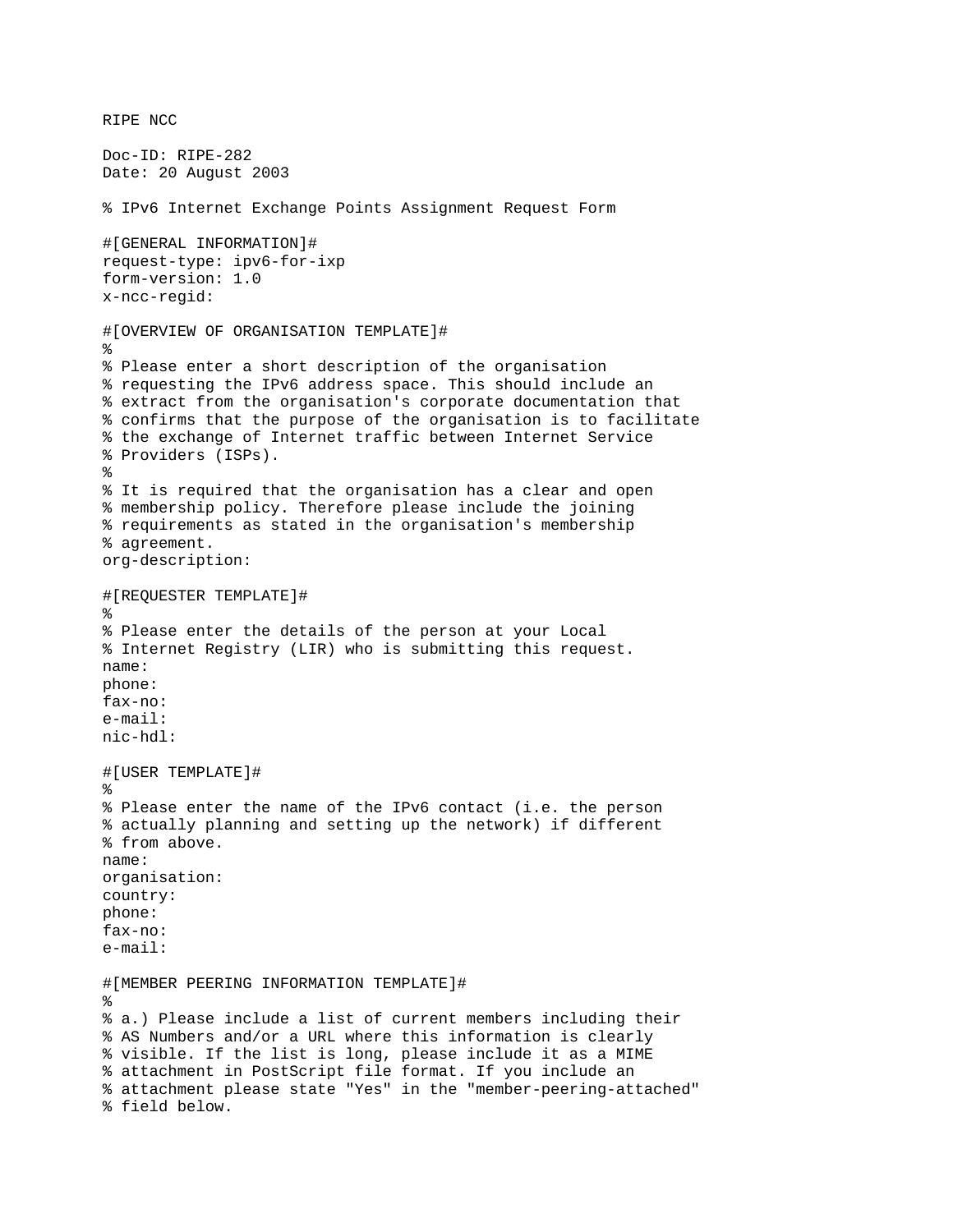```
member-peering-attached: 
member-peering-list: 
% 
% b.) The requesting organisation must have at least three 
% members with AS Numbers. The RIPE NCC will check the 
% registration of the AS Numbers in the appropriate 
% database and expect it to be up-to-date. 
% Please list below the contact information of the three 
% members and their AS Numbers referred to above. 
organisation-1: 
as-number-1: 
e-mail-1: 
organisation-2: 
as-number-2: 
e-mail-2: 
organisation-3: 
as-number-3: 
e-mail-3: 
% 
% If possible, please list the URL of a "looking glass" where 
% we can verify this information: 
looking-glass: 
% 
% The RIPE NCC may also verify the information by contacting 
% the mentioned peers. 
#[CURRENT ADDRESS SPACE USAGE TEMPLATE]# 
% In this section, please show how the organisation is using all 
% IPv4 and IPv6 address space that has been assigned to it and 
% future plans for the space. Do not include information for 
% address space being requested. Include an entry for each 
% physically separate subnet in the network. Subnets are 
% considered to be physically separate if there is an IP router 
% between them. 
% 
                           Prefix Length Used 
% Actual Prefix Current 1 yr 2 yr Purpose 
subnet: 
#[ADDRESSING PLAN]# 
% 
% Please show an addressing plan of the organisation's 
% intended IPv6 infrastructure. Include an entry for each 
% physically separate subnet in the network. If you have an 
% existing IPv4 network and expect to convert parts or all of 
% the network into IPv6, you can detail it here. 
% 
% Prefix When Used 
% Length Immediate 1 yr 2 yr Purpose 
subnet:
```